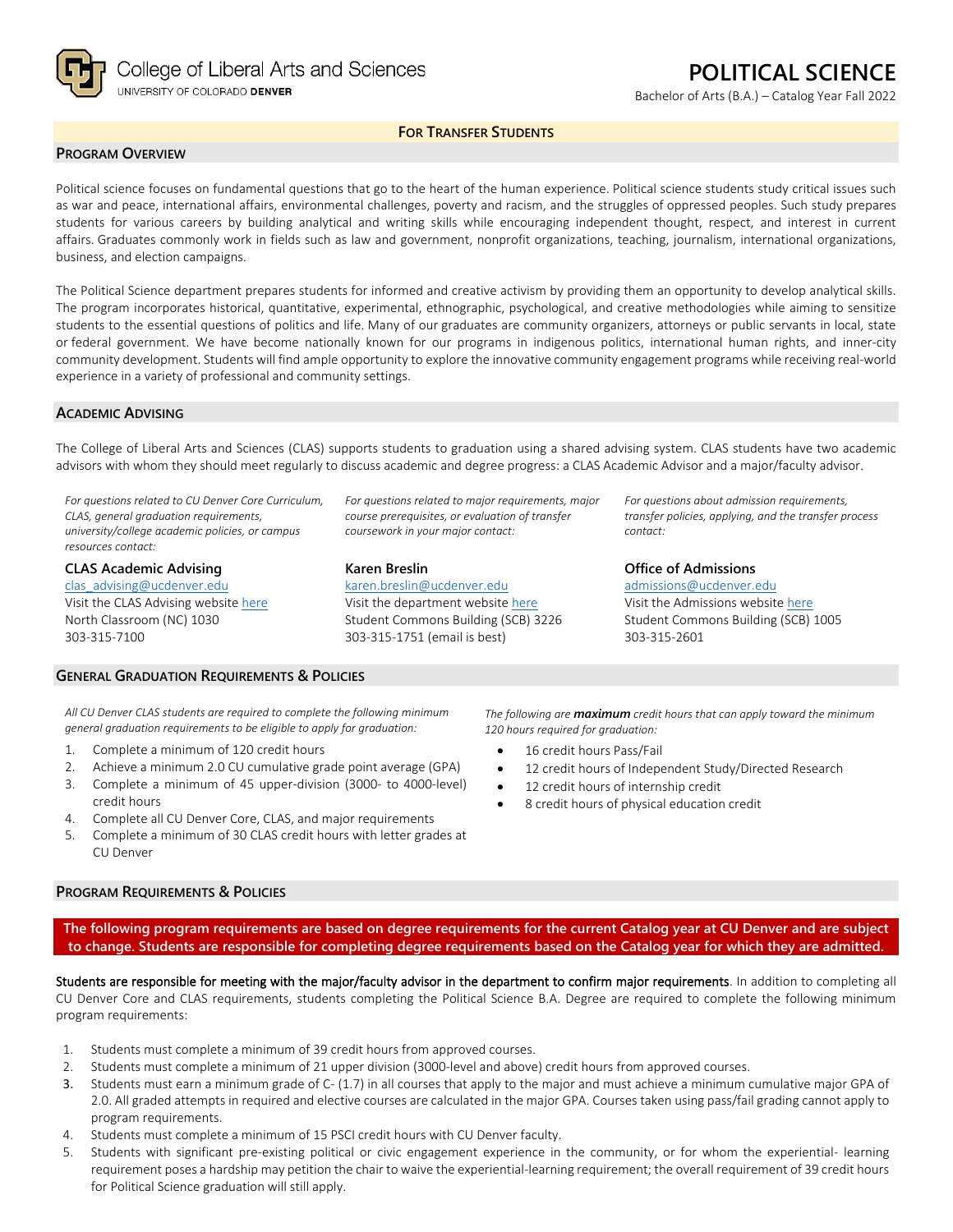Bachelor of Arts (B.A.) – Catalog Year Fall 2022

#### **FOR TRANSFER STUDENTS**

## **COURSEWORK THAT CAN BE COMPLETED AT PREVIOUS INSTITUTION**

The following is a "bucket" of requirements students can complete prior to transferring to CU Denver, including equivalent Colorado Community College System (CCCS) courses. To determine the equivalencies of courses to be completed at non-CU Denver institutions, students can visit [www.transferology.com](http://www.transferology.com/)**.** It is critical students connect with a CU Denver academic advisor to ensure planned courses will transfer *and* apply to CU Denver degree requirements. All non-CU Denver coursework must be completed with a C- or better to be eligible for transfer.

Students interested in completing an Associate (A.A. or A.S.) Degree or a Colorado Statewide Transfer Articulation Agreement or Degree with [Designation \(DWD\)](https://highered.colorado.gov/transfer-degrees) must work with their community/junior college academic advisor to create an academic plan that accounts for all degree or transfer articulation agreement requirements. Colorado Community College Students may also explore the option to complet[e Reverse Transfer](https://highered.colorado.gov/students/attending-college/colorado-reverse-transfer) at CU Denver.

| <b>CU Denver Requirements</b>                                            | <b>CU Denver</b><br><b>Credits</b> | <b>CCCS Equivalent Courses &amp; Notes</b>                                                                      | <b>CCCS</b><br>Credits |
|--------------------------------------------------------------------------|------------------------------------|-----------------------------------------------------------------------------------------------------------------|------------------------|
| <b>CU Denver Core Curriculum Requirements</b>                            | $34 - 40$                          |                                                                                                                 |                        |
| ENGL 1020 - Core Composition I                                           | 3                                  | <b>ENG 1021</b>                                                                                                 |                        |
| ENGL 2030 - Core Composition II                                          | 3                                  | <b>ENG 1022</b>                                                                                                 |                        |
| Mathematics                                                              | $3 - 4$                            | MAT 1260recommended or GT-MA1                                                                                   |                        |
| Arts                                                                     | 3                                  | GT-AH                                                                                                           |                        |
| Humanities                                                               | 3                                  | GT-AH or GT-HI                                                                                                  |                        |
| <b>Behavioral Sciences</b>                                               | $3 - 4$                            | POS 2020 or GT-SS                                                                                               |                        |
| Social Sciences                                                          | $3 - 4$                            | POS 1011 or GT-SS or GT-HI <sup>*</sup>                                                                         |                        |
| Natural/Physical Science with lab                                        | $4 - 5$                            | GT-SC1                                                                                                          |                        |
| Natural/Physical Science without lab or Math                             | $3 - 5$                            | GT-SC2 or GT-MA1 (except the course used for Core Math) or GT-SC1                                               |                        |
| <b>International Perspectives</b>                                        | 3                                  | Additional GT-AH, HI, SS* (see note below)                                                                      |                        |
| Cultural Diversity                                                       | 3                                  | To be completed at CU Denver. This requirement must be completed with an                                        |                        |
|                                                                          |                                    | upper-division course and CCCS courses will not apply.                                                          |                        |
| <b>CLAS Graduation Requirements</b>                                      | $15 - 29$                          |                                                                                                                 |                        |
| <b>CLAS Communicative Skills</b>                                         | 3                                  | COM 1150 or PHI 1013                                                                                            |                        |
|                                                                          | $0 - 10$                           | e.g., SPA 1012 or ASL 1122                                                                                      |                        |
| CLAS Second Language                                                     |                                    | Students have several options to fulfill this requirement. Please consult a CU<br>Denver CLAS Academic Advisor. |                        |
| <b>CLAS Humanities</b>                                                   | 3                                  | Any transferrable LIT, HIS, HUM, or PHI course                                                                  |                        |
| <b>CLAS Behavioral Sciences</b>                                          | $3 - 4$                            | Any transferrable ANT, COM, or PSY course (except GT-SC courses)                                                |                        |
| <b>CLAS Social Sciences</b>                                              | $3 - 4$                            | Any transferrable ECO, ETH, GEO, POS, or SOC course (except GT-SC courses)                                      |                        |
|                                                                          |                                    | GT-SC1                                                                                                          |                        |
| CLAS Natural/Physical Science with lab                                   | $3 - 5$                            | If students complete only one science course with a lab for the CU Denver Core                                  |                        |
|                                                                          |                                    | Curriculum, this course must have an associated lab.                                                            |                        |
| <b>PSCI Major Courses</b>                                                | 9                                  |                                                                                                                 |                        |
| PSCI 1001 Intro to Political Science: The Quest for<br>Freedom & Justice | 3                                  | POS 2020                                                                                                        |                        |
|                                                                          |                                    | Course can fulfill CU Denver Core Behavioral Sciences<br>POS 1011                                               |                        |
| 3<br>PSCI 1101 American Political System                                 |                                    | Course can fulfill CU Denver Core Social Sciences                                                               |                        |
| PSCI 3042 Introduction to International Relations or                     |                                    | POS 2005 or 216                                                                                                 |                        |
| 3<br>PSCI 3022 Political Systems of the World                            |                                    | Note: CCCS courses are counted as lower-division credits at CU Denver                                           |                        |
|                                                                          |                                    | Students completing less than 60 applicable transfer credits will have additional                               |                        |
| Minimum Applicable Transfer Credits                                      | 60                                 | credits to complete at CU Denver. Students needing general elective credits                                     |                        |
| Recommended:                                                             |                                    | should consult a CU Denver CLAS Academic Advisor.                                                               |                        |

*\**The applicability of Guaranteed Transfer (GT Pathways) courses to specific CU Denver Core Curriculum requirements requires completion of a block of five courses: two GT-AH courses; one GT-HI course; one GT-SS course; and one additional GT-AH, GT-HI, or GT-SS course.